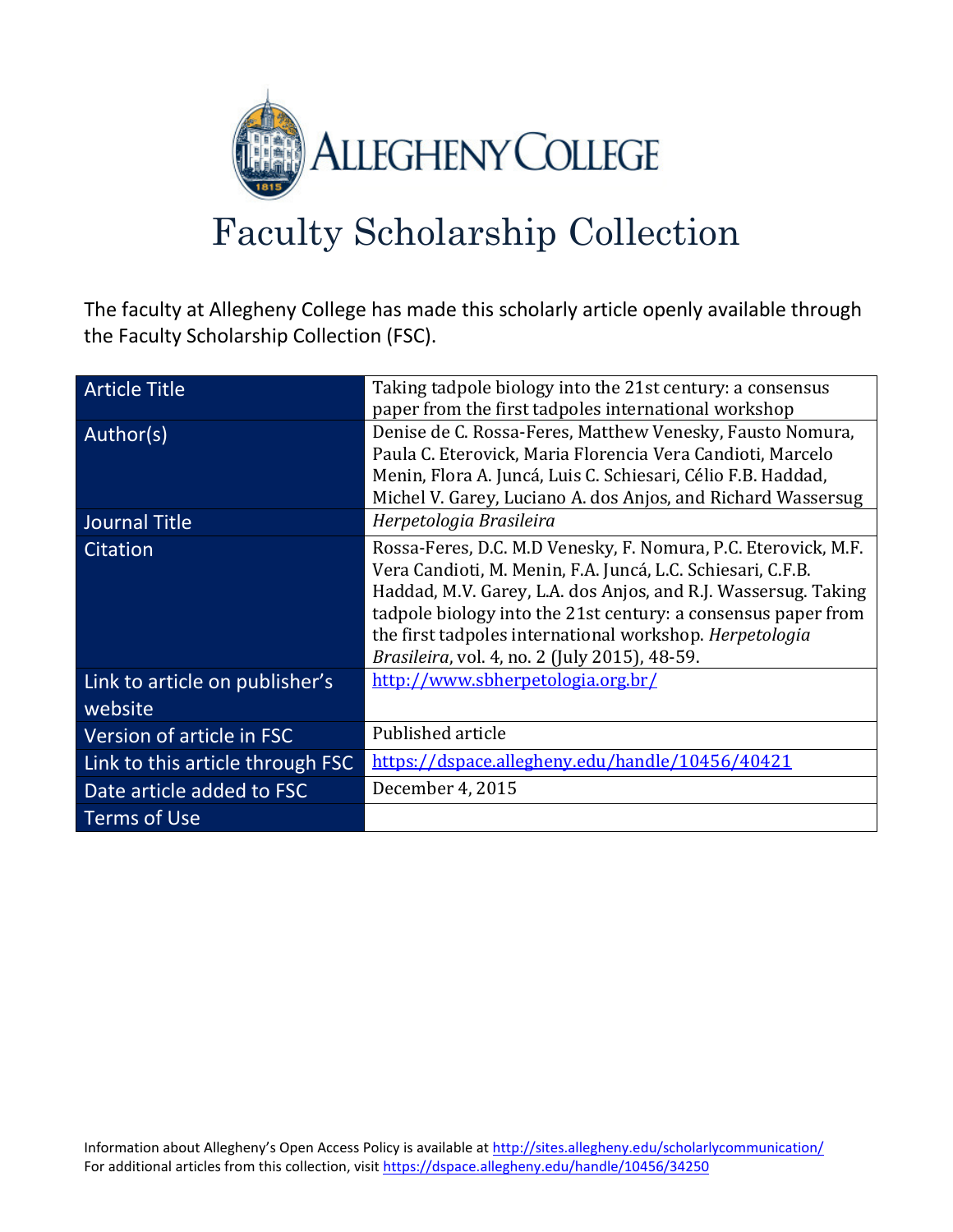# Taking tadpole biology into the 21<sup>st</sup> century: a consensus paper from the First Tadpoles International Workshop

Denise de C. Rossa-Feres<sup>1</sup>, Matthew Venesky<sup>2</sup>, Fausto Nomura<sup>3</sup>, Paula C. Eterovick<sup>4</sup>, Maria Florencia Vera Candioti<sup>5</sup>, Marcelo Menin<sup>6</sup>, Flora A. Juncá<sup>7</sup>, Luis C. Schiesari<sup>8</sup>, Célio F. B. Haddad<sup>9</sup>, Michel V. Garey<sup>10</sup>, Luciano A. dos Anjos<sup>11</sup>, Richard Wassersug<sup>12,13</sup>

- Universidade Estadual Paulista (UNESP), Departamento de Zoologia e Botânica. Rua Cristovão Colombo, 2.265, Jadim Nazareth, CEP 15054-000, São José do Rio Preto, SP, Brasil.
- Department of Biology, Allegheny College, 520 N Main St, Meadville, Pennsylvania 16335, U.S.A.
- Universidade Federal de Goiás (UFG), Instituto de Ciências Biológicas (ICB), Departamento de Ecologia.
- Rodovia Goiânia-Nerópolis, km 5, Sítio Itatiaia, CEP 74001-970, Goiânia, GO, Brasil,
- Pontifícia Universidade Católica de Minas Gerais (PUC). Avenida Dom José Gaspar, 500, Coração Eucarístico, CEP 30535-610, Belo Horizonte, MG, Brasil.
- CONICET. Crisóstomo Álvarez 722, 4000 San Miguel de Tucumán, Tucumán, Argentina.
- Universidade Federal do Amazonas (FAM), Departamento de Biologia. Avenida Rodrigo Otávio, 3.000, Coroado, CEP 69077-000, Manaus, AM, Brasil.
- Universidade Estadual de Feira de Santana (UEFS), Departamento de Ciências Biológicas. Avenida Transnordestina, s/n,
- Novo Horizonte, CEP 44036-900, Feira de Santana, BA, Brasil.
- Universidade de São Paulo (USP), Escola de Artes Ciências e Humanidades, Gestão Ambiental. Rua Arlindo Bettio, Vila Guaraciaba, CEP 03828-000, São Paulo, SP, Brasil.
- Universidade Estadual Paulista (UNESP), Departamento de Zoologia. Avenida 24 A, 1.515, Jardim Bela Vista, CEP 13506-900, Rio Claro, SP, Brasil.
- <sup>10</sup> Universidade Federal da Integração Latino-Americana (UNILA). A/C Parque Tecnológico Itaipu, Avenida Tancredo Neves, 6.731,
- Conjunto B, CEP 85867-970, Foz do Iguaçú, PR, Brasil.
- <sup>11</sup> Universidade Estadual Paulista (UNESP), Departamento de Biologia e Zootecnia. Rua Monção, 226, Zona Norte, CEP 15385-000, Ilha Solteira, SP, Brasil.
- <sup>12</sup> Sir Charles Tupper Medical Building, Department of Medical Neuroscience, Dalhousie University, 6299 South St, Halifax, Nova Scotia B3H 4R2, Canada.
- <sup>13</sup> Department of Urologic Sciences, Gordon & Leslie Diamond Care Centre, University of British Columbia, 2329 West Mall, Vancouver, British Columbia V6T 1Z4, Canada.

# **INTRODUCTION**

Although tadpoles are common, frequently encountered vertebrates, their natural history is poorly known. Despite the fact that Brazil harbors the highest anuran diversity in the world, with almost a thousand known species (Segalla et al., 2014), the larvae of many species remain undescribed. The problem is not unique to Brazil. At the turn of the century, approximately % of almost 3,300 anuran species with a larval stage lacked tadpole descriptions (McDiarmid & Altig, 1999). The proportion of neotropical anurans with free-swimming larvae that are not described is estimated to be around 40% (Provete et al., 2012).

Since the larval phase of the anuran life cycle is particularly poorly studied in the Neotropics, there are large and important gaps in our knowledge of tadpole physiology, morphology, behavior, and ecology. The history of tadpole research in Brazil reveals a predominance of descriptive studies, focusing on morphology, natural history, and patterns of temporal and spatial distribution (Andrade et al., 2007). Recently though studies on community processes have begun to include tadpoles (Prado & Rossa-Feres, 2014; Provete et al., 2014; Almeida et al., 2015) and phylogenetics studies increasingly included larval characters (Haas, 2003; Frost et al., 2006)

Descriptive studies are at that base of all biological knowledge and underlie hypothesis about ecological and evolutionary processes. However Brazil has a large and heterogeneous landscape, whereas most descriptive studies about tadpole community structure are restricted to local scales (e.g., Vasconcelos et al., 2009; Provete et al., 2014; Almeida et al., 2015). In order to predict the impact on anurans of changes in land use and land cover-and also climate change-on the larger scale we need, at first, to identify patterns in different biomes and associated ecosystems; i.e., we need to understand and distinguish the natural variation from that originated by anthropic changes to the landscape. Experimental studies complement our knowledge of natural history by mean of hypothesis testing. However, experimental studies with tadpoles in Brazil are rare (Rossa-Feres et al., 2011). This is despite the fact that tadpoles have been an important model-system in experimental ecology for close to half a century (reviewed in Wilbur, 1997).

To understand the fate of anurans in Brazil and protect their natural diversity, we need experimental studies that comprehensively explore ecological processes on several spatial scales. Such studies are fundamental to predicting ecology and establish effective conservation plans for anurans (Rossa-Feres et al., 2011). Nevertheless, descriptive studies of anuran larvae continue to be needed because so little is known about basic tadpole biology.

With these facts in mind, the first "Tadpoles International Workshop" was held on 16 and 17 March 2015, UNESP in São José do Rio Preto. The purpose was to bring specialists on the larval phase of the anuran life cycle together to share information and insights through lectures and discussions. Certain major questions in tadpole biology were explored. These included: (1) How can knowledge about tadpoles help us understand anuran diversity in Brazil? (2) What is the relative intra- and interspecific morphological variation in tadpoles? (3) What is the relationship between morphology, phylogeny and ecology of tadpoles? (4) What hampers advances in experimental research with tadpoles in Brazil particularly on large geographic scales? (5) How do diseases, parasites, changes in land use and land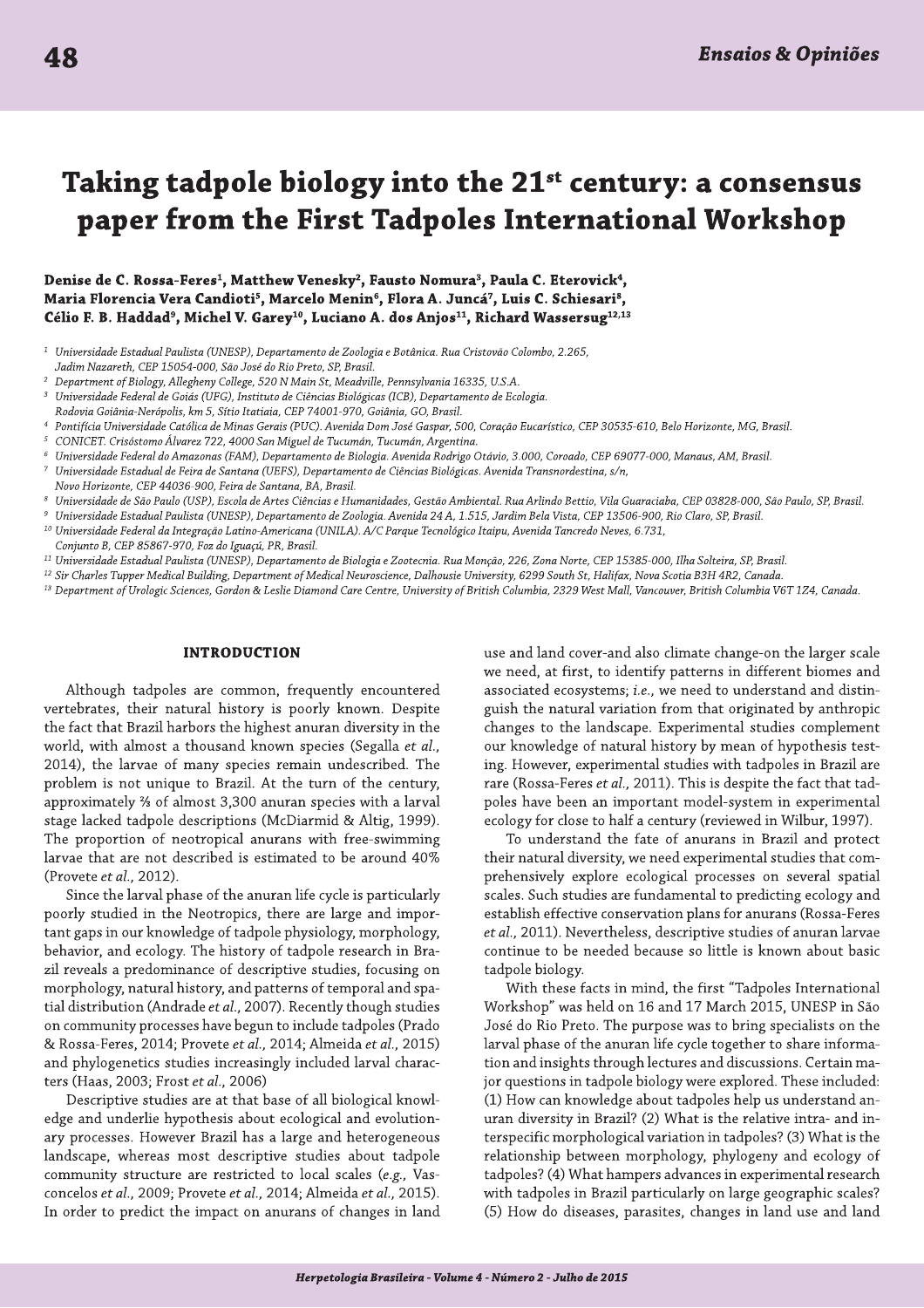cover impact tadpole communities in Brazil? (6) What are the main evolutionary and ecological processes that structure tadpole communities in different Brazilian biomes? (7) How can this knowledge aid our ability to predict the impact of changes in climate and land use on anuran populations?

Obviously questions like these are complex and cross many disciplines. Thus our aim was to establish a forum to discuss concepts and ideas applied to tadpoles, which highlight the importance of this life stage for anurans to theoretical zoology and other sciences, such as ecology and biogeography. It is our hope that the discussion initiated at this Workshop will be a catalyst for multidiscipline research on tadpole biology. Following we present a brief summary of the Tadpoles Workshop' lectures.

#### **LECTURE SUMMARIES**

# They don't look like frogs and they don't look like fish; so why are tadpoles built like that?

# Richard J. Wassersug, Dalhousie University, Halifax, Canada

In this talk I introduce tadpoles and tadpole diversity. I first explore common features of anuran larvae that distinguish them from both fish and frogs. I then examine adaptations of tadpoles for air-breathing, feeding, and swimming. These adaptations are explored in the context of the need for tadpoles to both function well in water, yet metamorphose rapidly into a terrestrial animal.

Tadpoles are obligatorily metamorphic and have a transient existence in the aquatic environment. They need to metamorphose rapidly since individuals in transition are neither efficient at swimming nor hopping. Having a tail without vertebrae permits rapid metamorphosis. It also makes the tadpoles very flexible. That means that they have high angular acceleration, which facilitates escaping from predators.

The tadpole oral disc functions not only in feeding, but in air-breathing. When a tadpole opens its mouths at the water's surface, the oral disc is concurrently projected forward, surrounding the mouth to prevent water from coming in. This helps tadpoles draw in air rapidly and reduce the amount of time they are at the surface and at risk of attack from aerial predators.

The labial teeth of tadpoles both anchor the mouth to a surface during grazing and help rack the surface to produce a suspension of material that is sucked into the mouth during feeding.

Although the tadpole shape, with a globose body and a flattened tail, intuitively looks less efficient than the more streamlined shape of fishes, fluid dynamic modelling shows that that shape is not necessarily inefficient. That shape allows for the development of hind limbs without a substantial increase in drag, which they would experience, if they were shaped like fishes and still had to develop hind limbs in preparation for a terrestrial existence. The characteristic position of the developing hind limbs, in the recess behind the body and at the base of the tail, is a "dead water" zone. While it permits limb development without much added drag, it acts as a safety zone where aquatic parasites are difficult for tadpoles to shake off. This may explain why many trematode parasites enter tadpoles in that part of their body.

#### Weird and wonderful things about tadpoles.

# Richard J. Wassersug, Dalhousie University, Halifax, Canada

It is not obvious how tadpoles can generate much thrust nor swim fast given how soft and flexible their tails are. Also tadpole swimming is characterized by a lot of lateral oscillation at the snout, which intuitively looks inefficient. However the flexible tails of tadpoles facilitate small turning radii and high angular acceleration. The high amplitude oscillations at the snout mean that tadpoles are essentially changing direction all the time while swimming in an overall straight line. Thus the lateral deflections of their snouts make their path unpredictable and aid in dodging predator attacks.

At modest speeds (< 5 Hz for large Lithobates larvae) the tail can act like a whip, when the tadpole swims in a straight line, and there need not be travelling waves of muscle contraction going down the full tail. However, at higher speeds (> 6 Hz) muscle activation is necessary to provide postural stiffness to control (i.e., to limit) excessively lateral deflections. The tadpole tail tip thus assists in locomotion, but not because the small amount of muscle in it provides much thrust. Rather the tail tip can act passively, like the tail of a kite, to control excessive lateral deflection.

The tadpole tail tip can also act as a lure to draw predator attacks that are unavoidable away from the head where they would be lethal. Certain tadpoles can acquire brightly coloured tail tips when in water with high predator concentrations.

Lastly, tadpole tail fins are viscoelastic, which means that when they are pinched by sit-and-wait aquatic predators, such as a dragonfly larvae, they can stretch and tear easily allowing the tadpole to pull away with minimum tissue loss. Yet under other loading conditions, the fin can act stiff and inelastic. Biomechanical testing of the tail fins of North American Lithobates larvae show that the fin is stiffest at high speeds, just as one would expect it to be when the tadpole must escape being chased by a fast swimming predator.

# How to build a tadpole: spatial and temporal variations during the early ontogeny of anurans.

# Maria Florencia Vera Candioti, **CONICET, Tucumán, Argentina**

In the early development of anuran larvae structures appear that are distinct for tadpoles (e.g., oral disc) but there are also exclusive transitory structures that disappear just after hatching and thus have no presence in the larval or adult body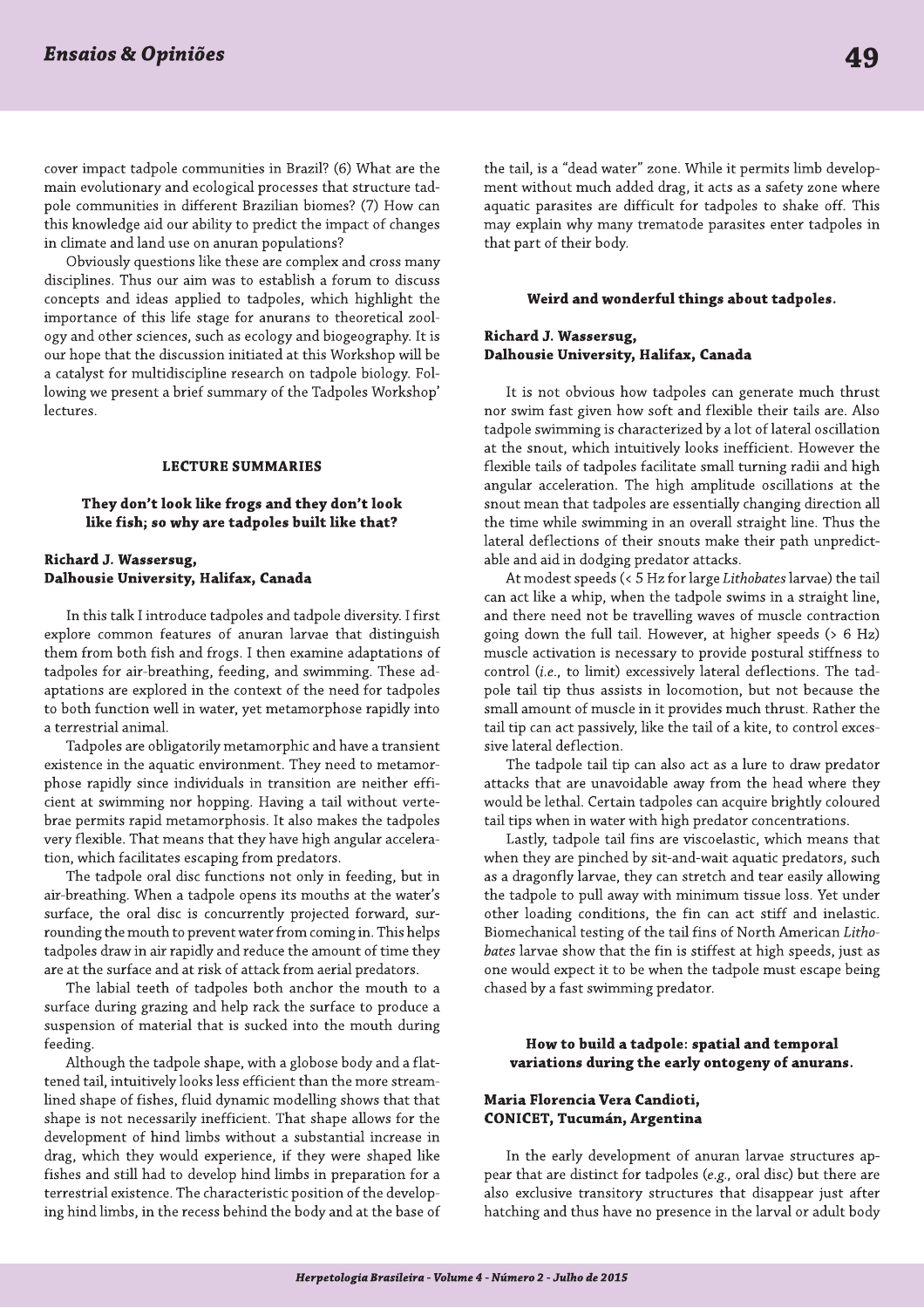plan. In this lecture results from comparative studies about these characters were presented. 1) Oral disc of Leiuperinae larvae. Our studies show that interspecific variation of oral configuration in larvae from this leptodactylid subfamily can be caused by novel development pathways as well as by heterochronic changes in shared developmental pathways; this results are compared with larvae from other families, and with larvae that exhibit smaller and larger labial formulae. 2) Structural variations and changes in developmental sequence of adhesive glands, hatching glands, external gills, and body ciliation. Our results show wide variations in these characters (e.g., gland morphogenetic types, pairs of external gills, persistence of body ciliation) at several taxonomic levels (e.g., interspecific, interfamilial), often related to ecological aspects (e.g., oviposition mode, site where embryos develop). 3) The tail in Brachycephaloidea. A few studies on the structure and ontogeny of the tail in embryos with direct development reveal differences in growth rates and in the spatial arrangement of the fins regarding the muscular axis of the tail, in species from at least two families. 4) Development of novelties. The comparative study the early ontogeny of characters that appear in convergence in some anuran lineages (e.g., abdominal suckers) may reveal functional and developmental restrictions, or alternatively identify different morphological solutions for similar functional needs.

The large variation in development of tadpole and embryonic structures elucidated to date indicates the need to investigate the variation in little-known groups, and suggests that further study of these structures in other taxa can help advance our understanding about the influence of phylogeny and ecology on the variation in the development of tadpoles.

### Diversity of helminth fauna of amphibians and their implications for conservation studies.

# Luciano Alves dos Anjos, UNESP, Ilha Solteira, PR

Although the greatest diversity of biological species is situated in the tropics, biota in these regions is subsampled. In addition, the number of newly discovered organisms is decreasing faster than new organisms are described. Within the group of poorly sampled species are amphibian helminth parasites, which can be considered as an "invisible zoo", since parasites represent a "hidden diversity" within the visible diversity of the "naked eye". Only a small part of this diversity is of medical or veterinary importance. The rest however play an important role in regulating biodiversity of all ecosystems. Such parasites help maintain local diversity of hosts and ecosystem function. As well as being intimately related to the biology and ecology of their hosts, they act as regulators of amphibian populations and communities. Although Brazil has nearly a thousand anuran species, the associated helminth fauna is known for only 60 to 80 anuran species.

The parasite fauna associated with tadpoles is practically unknown in Brazil. Amphibian species that depend on water bodies for reproduction or foraging at some stage of their life cycle are more susceptible to helminth infections, especially digenetic trematodes that infect tadpoles. Anuran biological and ecological features, such as reproductive modes, larvae type, and habitat are closely related to the associated helminth fauna. In turn, the helminth fauna depends on host local communities and environmental quality and conditions. The interaction between helminths and anuran larvae represents an excellent model for evaluating environmental stresses, species conservation, and historical and biogeographical aspects of the amphibians hosts.

# Integrating organismal biology and population ecology to study amphibian chytridiomycosis.

# Matthew D. Venesky, Allegheny College, Meadville PA, USA

Emerging infectious pathogens place tremendous burdens on wildlife, human health, and society. In particular, fungal pathogens have caused some of the largest mortality events in modern times and pose a disproportionately greater threat to plant and animal biodiversity than any other pathogen group. The amphibian chytrid fungus (Batrachochytrium dendrobatidis; "Bd") is of great concern because it is a causal agent of hundreds of amphibian population declines and extinctions. In tadpoles, Bd only infects the keratinized mouthparts and causes mouthpart deformities and tooth loss, both of which can lead to a reduction in traits associated with survival (e.g., growth and developmental rates).

In benthic (Bufo americanus) and nektonic (Hyla versicolor) tadpoles, Bd infections, and the subsequent loss of teeth, cause the mouths of tadpoles to slip off the surface in which they are feeding, preventing them from efficiently foraging. This results in reduced food consumption in both species, which sometimes is evident throughout much of the tadpole's developmental period. In addition, food consumption scales linearly with Bd infection intensity, where tadpoles with higher infection intensities consume less food than tadpoles with lower infections.

In communities of tadpoles, species should vary in their resistance to Bd, in part because species behave differently and they vary in the number of keratinized mouthparts they have. To test how this variation affects disease outcomes, I demonstrated that a filter-feeding tadpole (Gastrophryne carolinensis, which lacks keratinized mouthparts) remove Bd zoospores from the water whereas an algal-scraping tadpole (Bufo terrestres, which have many keratinized mouthparts) do not remove zoospores. In addition, tadpoles of B. terrestris carried the highest Bd infections. Because of these biological differences, when tadpoles of G. carolinensis were raised in two- or three-species communities, they diluted their Bd infection intensity. In contrast, whenever tadpoles of B. terrestris were raised with the same communities, they amplified Bd infection intensity. Field data of Bd prevalence from the continental United States of America reveal similar patterns as the laboratory experiments, indicating the results are robust and ecologically relevant.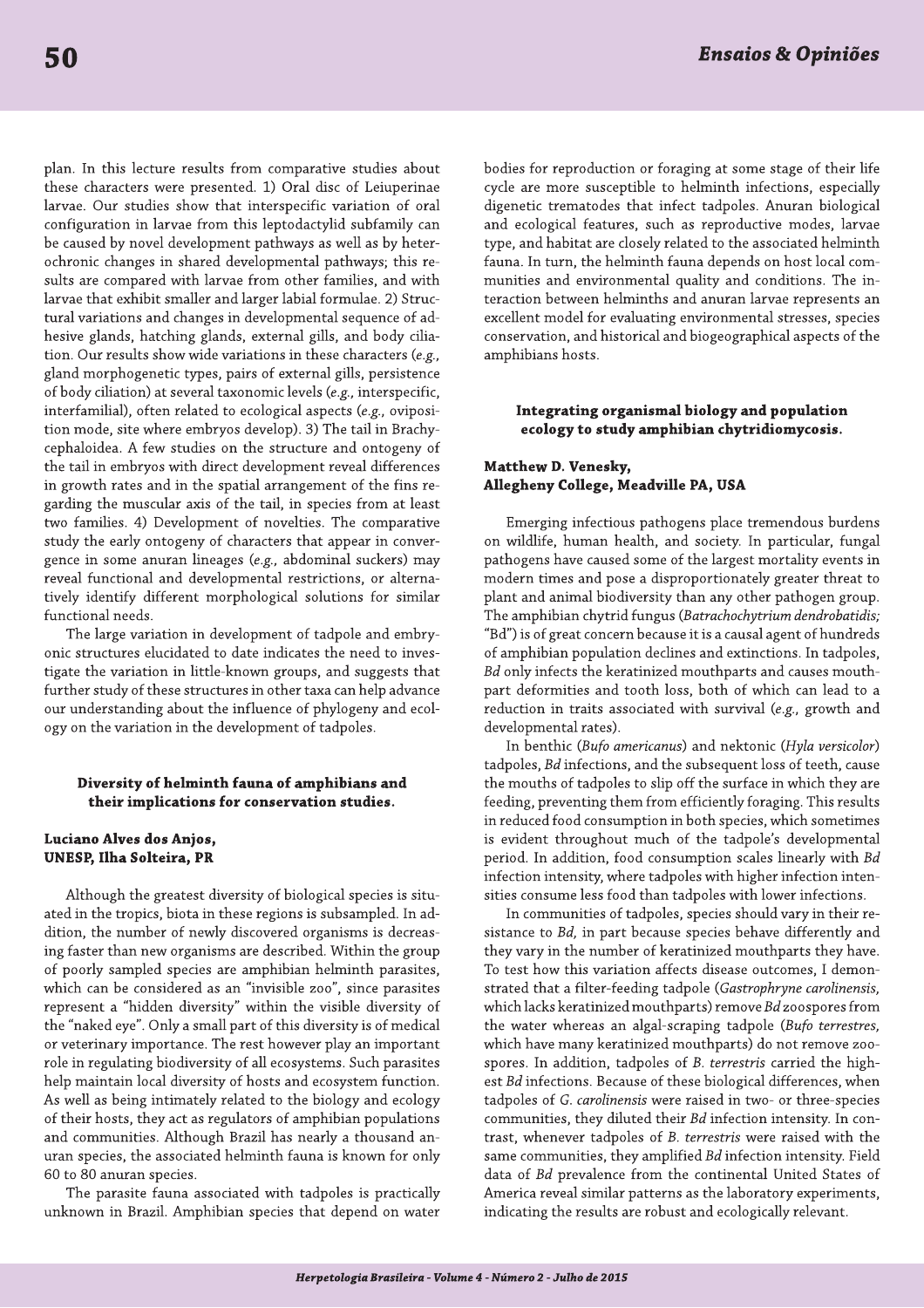Lastly, recent research on Bd in tadpoles indicates that disease outcomes are dependent on host condition. In a laboratory experiment, I demonstrated that the quantity of dietary protein can have profound impacts on host immunological traits and that tadpoles fed a low protein diet have poor resistance to Bd. These findings underscore the importance of testing disease outcomes under a variety of ecological settings and reinforce our need to link host condition with physiological/ immunological parameters when we study infectious diseases.

#### Tadpoles diversity in Brazil.

# Michel Varajão Garey, Universidade Federal da Integração Latino-Americana, Foz do Iguaçu, PR

What do we know about tadpole diversity in Brazil? Currently 1,026 amphibian species are recognized in Brazil of which 988 belong to the order Anura. Anuran richness in different biomes is not uniform. The Atlantic Forest biome harbors the highest anuran richness, followed by the Amazon, Cerrado, Caatinga, Pampas and, finally, Pantanal. In the biomes with the highest anuran richness, there is the highest richness of species with reproductive modes independent of water (e.g., Brachycephalidae and Craugastoridae families). In Brazil 793 anuran species have aquatic tadpoles, but only 495 species, of which 62% are formally described.

What do we know about tadpole distribution in Brazil? Biotic and abiotic factors influence richness and the composition of tadpole assemblages. Abiotic factors, such as environment type (lentic or lotic), influence habitat selection; they act as ecological filters and, as a consequence, influence richness and the composition of tadpole communities in these environments. Several studies involving tadpole assemblages have highlighted how habitat structural characteristics influence tadpole assemblages. The main filters seem to be hydroperiod and canopy cover. However other factors, such as the amount of aquatic vegetation, microhabitats diversity and water properties, seem to be important for some assemblages. Besides, we know that spatial factors (e.g., distance between water bodies) are also important in structuring assemblages, within the context of metacommunity theory. Studies in metacommunity theory that involve tadpole assemblages have increased significantly, and are important for comprehend the role factors related to niche and neutral processes have in controlling tadpole distribution.

Based on what was reviewed above, what is the future of tadpole assemblages studies? An important challenge that remains is to understand how processes-drift, selection, dispersion and speciation-generate and maintain species richness and composition patterns. Approaches grounded in functional ecology and phylogenetics are important, and research in those areas is increasing and may help us better understand what determines tadpole community structure. However there is a paucity of such studies applied to tadpole assemblages. Research in those areas combined with metacommunity analyses holds the promise of advancing our understanding of tadpole community ecology.

# Spatial and environmental factors mediating the structure of tadpole communities in central Amazonia: effects of habitat scale.

# Marcelo Menin, Universidade Federal do Amazonas, Manaus - AM

The structure of tadpole communities can be affected by biotic (e.g., competition and predation), abiotic (e.g., water quality, pond structure, hydroperiod), temporal (e.g., seasonality of climatic variables), spatial (the location and distance of water bodies), and historical (biogeographic processes, which form the regional pool of species) factors. Water quality (e.g., pH, electrical conductivity, and dissolved oxygen) is considered an important determinant of for aquatic communities in general and specifically influences tadpole assemblages. Electrical conductivity and temperature were found to affect tadpoles living among floating meadows macrophytes in a lake. The number of ponds and the valley width (the floodplain area along the margins of streams) strongly relate to tadpole species richness in a more recent study.

Since tadpoles are prey for a variety of vertebrate and invertebrate species, predators can determine the structure of tadpole assemblages in different aquatic habitats. In Central Amazonia, studies conducted in streamside ponds and isolated ponds indicate that tadpole assemblages are often regulated by predator assemblages. Conversely, predator density was not a major biotic factor when other studies were conducted on a broader spatial scale, either in upland forests ponds or in lakes. According to studies conducted in Central Amazonia, the influence of predators on species richness and the composition of tadpole assemblages remains unclear, but may relate to spatial scale and differences between habitats. Integrative approaches in phylogenetics and functional diversity can help us understand the importance of species composition in terms of evolutionary history and ecological convergence, This, in turn, may increase the chances that conservation measures, based on this knowledge, will be effective in protecting amphibian diversity in the Amazon forest.

#### Tadpoles from semiarid ecotones.

# Flora Acuña Juncá, Universidade Estadual de Feira de Santana, Feira de Santana, BA

Brazil's semiarid region has an area of over 982,000 km<sup>2</sup> and covers 1,133 cities. Vegetation includes forest areas, rocky grasslands, and Cerrado, but the principal vegetation is Caatinga. Annual precipitation in these areas does not exceed 800 mm. In Bahia state, with an extension of almost 560,000 km<sup>2</sup>, semiarid represents the main portion, although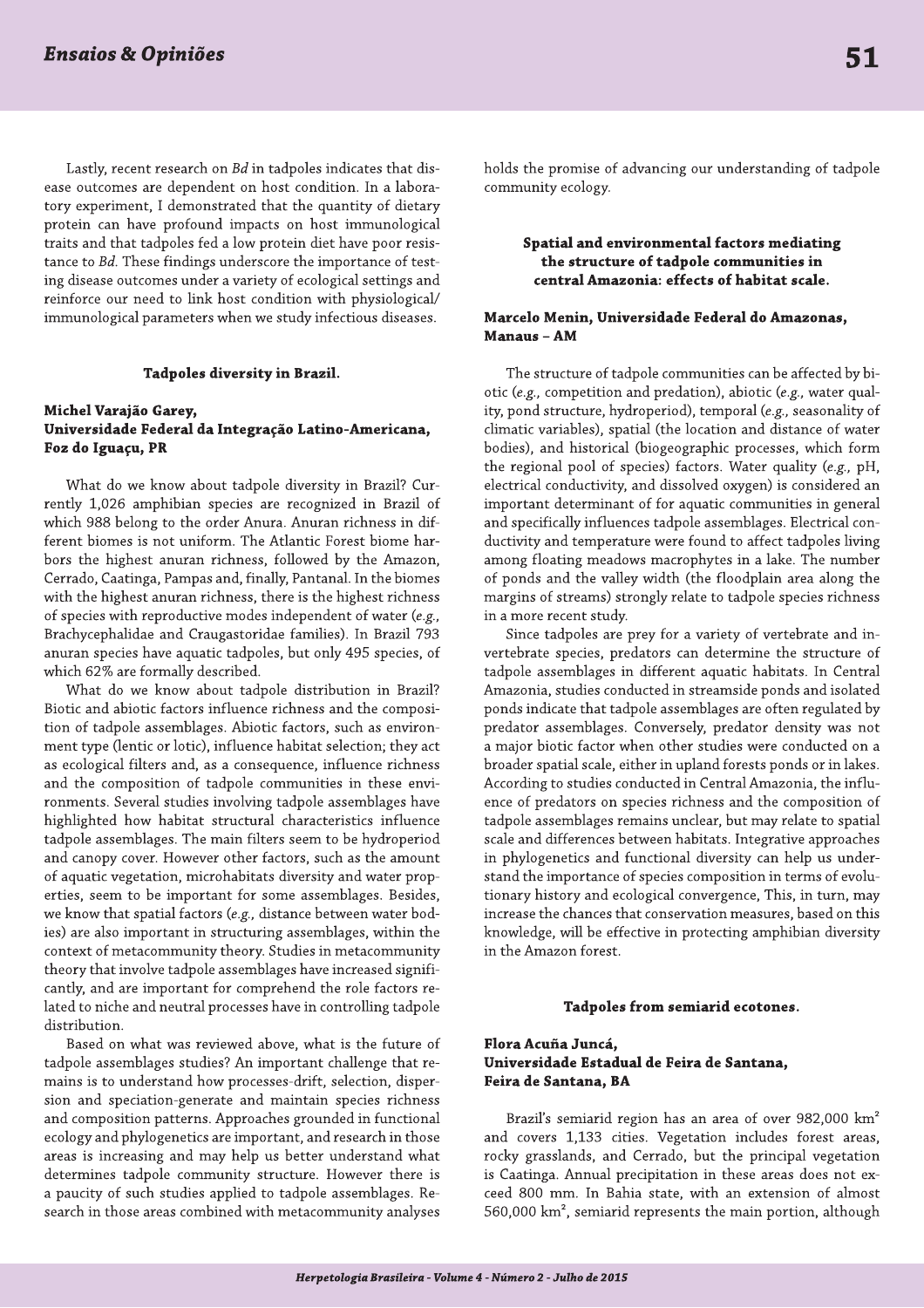a percentage of Atlantic Forest remains in the east. In both formations, Caatinga or Atlantic Forest, knowledge of anuran larval diversity can be used as a differential to recognize species richness. In Atlantic Forest, adults of most species live in canopy cover, hampering the collection of individuals, while in Caatinga many species have explosive reproduction so, adults disappear just after they reproduce. On the other hand, tadpoles are easily accessed in both regions. However, taxonomic recognition of anuran larvae is still incipient.

In another context, in semiarid environments of Northeastern region of Brazil, the unpredictability and heterogeneity of aquatic environments stand out. These characteristics could determine species richness and associated tadpole ecomorphotypes. So, in order to increase taxonomic knowledge and, at the same time, to initiate studies on ecomorphotypes and ecological conditions associated to tadpoles from semiarid environments, a study was conducted in Maracás, Bahia.

Tadpoles and their predators were collected in thirty aquatic habitats. Methodologies for collecting and morphological measurements were standardized following the SISBIOTA-Tadpoles protocols (FAPESP/CNPq). Eighteen measurements were taken from at least five tadpoles from each species in stages 35-38. There were 24 species from 6 anuran families identified overall. Through a principal component analysis (PCA), 7 ecomorphotypes were recognized: carnivorous (1 species), macrophage (3 species), nektonic (6 species), suspension-rasper (2 species), rasper (2 species), suspension-filter (1 species) and benthic (10 species). As benthic was the most diverse ecomorphotype, it was possible to discriminate, through PCA, 4 additional subtypes. These were determined by the width of the tail musculature, length of the tail, and tail fin height. Two subtypes were related to shallow environment, one subtype to deep ponds and a third subtype to running water. The number of species varied from 1 to 8 and the number of ecomorphotypes from 1 to 6 in all 30 sampled habitats. However vegetation heterogeneity, number of predators, water body depth and area did not explain the species richness or the number of ecomorphotypes found. Thus other factors may be involved in determining species assemblages.

#### Isolated frogs in a crowded world: how much human occupancy can they stand?

# Paula Cabral Eterovick, Pontifícia Universidade Católica de Minas Gerais, **Belo Horizonte, MG**

Amphibian population declines are widespread; the main causes are human related and include habitat fragmentation due to agriculture, mining, fires, and urban development. Brazil is the richest country in the world in terms of species of amphibians and Brazilian regions with the greatest amphibian diversity are experiencing relatively high rates of habitat destruction. Yet so far there are relatively few reports of amphibian declines. It is important, though, to have research methods able to detect deterioration in population health before severe declines occur.

In this regard, we examined fluctuating asymmetry (FA) of anuran larvae and adults, as well as heterozygosity estimates to detect anthropogenic stress. We hypothesized that greater human occupancy in the landscape might result in more stressful conditions for amphibians. We conducted this study at the Espinhaço mountain range in southeastern Brazil, using as a model an endemic hylid species, Bokermannohyla saxicola.

We found tadpole and adult frog FA levels to differ among localities, but no relationship between human modification of the landscape and FA levels. However, heterozygosity was inversely related to FA in adult frogs, and heterozygosity tended to decrease with increasing human occupancy in the landscape. Our major finding was that reduced heterozygosity could be caused by human occupancy (among other causes) and related to increased fluctuating asymmetry, indicating higher levels of stress in populations of Bokermannohyla saxicola.

# Tadpoles as model organisms for understanding the consequences of land use and land management on biodiversity.

# Luis Cesar Schiesari, Universidade de São Paulo, São Paulo, SP

Reconciling agricultural production and biodiversity conservation will depend on increasing the value of productive landscapes as habitat and/or dispersal matrix for biodiversity. We therefore need a better understanding of how agricultural land use and land management influences biodiversity. We argue that tadpoles (and organisms surrounding tadpoles in freshwater food webs) constitute an excellent study system for assessing the impact of land use and land management on biodiversity. In fact, for over 40 years amphibian larvae have been used extensively as model systems in community ecology due to their tractability and amenability to realistic manipulations in laboratory, mesocosms, and field conditions. More recently amphibian larvae have became model organisms in ecotoxicological studies (e.g., FETAX), and in studies at the interface between ecology and ecotoxicology.

We conducted biodiversity and habitat surveys of lentic water bodies distributed across gradients in land use intensity in the rural state of São Paulo (i.e., seasonal Atlantic Forest/ cerrado forest < pastures < sugarcane plantations) and in the upper Xingu Basin (transitional Amazonian broadleaf/cerrado forest < pastures < soybean plantations). The study system was comprised of algae as producers, amphibian larvae as consumers and the focal organisms, plus fishes and aquatic insects as predators. Simultaneously, we conducted experiments in the laboratory, mesocosms, and field. In those settings we manipulated the same study system to test what environmental drivers might be mediating biodiversity changes observed in the field. We documented a strong signal of land use and land management on tadpole biodiversity. However, this signal was strikingly different in lands converted to sugarcane and soybean. Sugarcane fields were impoverished relative to cerrados, but supported tadpoles and insects from several species. This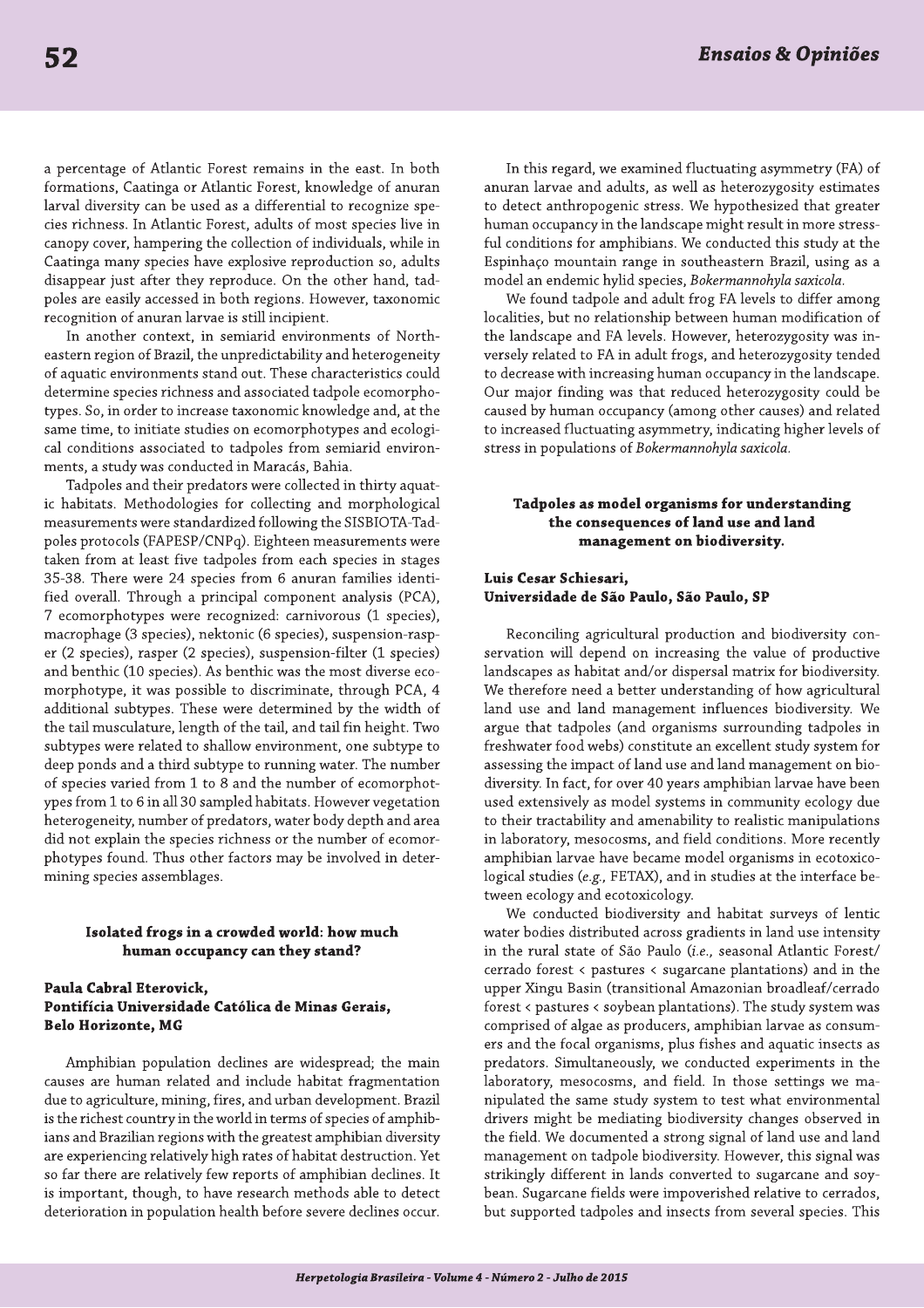confirmed that those landscapes were permeable and functioning as habitat for some freshwater fauna. In contrast, relative to forest, soybean fields were enriched in amphibians, but devoid of insects. This occurred because land conversion effectively creates lentic habitats by increasing soil compaction, but heavy pesticide application affects invertebrate predators more than amphibians. Nevertheless, laboratory experiments manipulating eggs, embryos, and larvae demonstrated lethal and sublethal effects of pesticides and nitrogen fertilizers even at application doses recommended by the manufacturer.

The response of the amphibian fauna to land use seems to be influenced by: 1) environmental attributes at the regional level, such as phytophysiognomy, soil structure and seasonality, 2) environmental attributes at the landscape level, such as landscape structure and type, and intensity of land management, and 3) the identity and traits of the species represented in the community.

#### **Ecomorphology of tadpoles and** geometric morphometry.

### Fausto Nomura, Universidade Federal de Goiás, Goiânia, GO

The origin and meaning of morphological diversity in tadpoles has aroused curiosity of herpetologists since studies by Orton (1943), Starrett (1973) and others. However, only in 1986 was the ecomorphology concept introduced in the vocabulary of researchers of tadpoles (following Altig and Johnston (1989). Those authors defined several morphological guilds that are currently used to classify morphological types in tadpoles. However the proper matching of form with feeding, habitats, or other aspects are not always well established. This may result in mistaken suppositions about tadpole habits (such as feeding or occurrence) and, as a consequence, may affect studies that try to find ecology and biogeography patterns.

There are various approaches to exploring ecomorphological relationships among organisms; in this lecture the focus was on those that emphasize morphological variation among individuals, populations, and species. Traditional morphometry (e.g., counting, measuring dimensions), ecomorphological indices (e.g., proportion between lengths) and geometric morphometry (set of Cartesian coordinates that represent the shape configuration). Traditional morphometry tends to overestimate the influence of phylogenetic effects, whereas geometric morphometry is more precise. However, geometric morphometry is sensitive to morphological variation so, it is more precise when variation is low (for example, the twist of the mouth in Phasmahyla, the absence of nostrils in Microhylidae, or having spiracles in the ventral position). Ecomorphological indices are intermediate to these two.

Regardless of the techniques used to assess morphological variation, there remain difficulties in generating testable hypothesis with ecomorphology as a basis. Challenges include representing phenotypic plasticity and behaviors for which there are no specialized morphological structures.

# Tadpoles in the Tropics: What do we know and what can we learn in the next decade or so?

Considering our current knowledge about Neotropical tadpoles, the Workshop concluded with an Open Discussion titled: "Knowledge gaps about Neotropical tadpoles: What are the most important questions that should be answered in the next 10 years?" In this Discussion the speakers and the Workshop' attendees (Fig. 1) aimed to identify the important questions that could guide and stimulate studies with tadpoles in the next 10 years. Two general themes were selected: "Tadpoles Biology" and "Community Ecology". Each one was discussed separately and independently by two groups, which then came together to identify the strongest and commonest themes that had emerged. At the end, the full group convened to review the recommendations.

The questions presented were identified as of fundamental importance to advancing our knowledge of tadpole biology and community ecology in Brazil. Aiming to provide a basic grounding to the problems detected, we present a succinct framework/ scientific background associated with questions and problems that we identified in each theme.

#### **Tadpoles Biology Theme**

#### **Background**

The comparative study of development, undertaken to understand the relationship between vertebrate taxa, has a history going back some 150 years (i.e., Haeckel, 1874). However this comparative approach plateaued in recent decades as developmental biology increasingly focused in on model species (e.g., "the chicken", the "zebra fish"). Since the 1930s Xenopus laevis (e.g., Dickinson & Sive, 2006; Nieuwkoop & Faber, 1956; Weisz, 1945) has been the "model frog" and its developmental biology better known by far than that of any other species.

Thanks to renewed interest in the relation between evolution and development (e.g., Gould, 1977; Hanken & Thorogood, 1993) changes in developmental timing (heterochrony) are now recognized as a determinant of morphological variation among species (reviewed in Richardson, 1995). Indeed there is now a growing appreciation that the morphological diversity among tadpoles of different species can be traced to changes in their ontogenetic trajectories. Sadly however, the early development of frogs is well studied for but a handful of species and attention has been given to a very limited number of anatomical systems (e.g., Bell & Wassersug, 2003; De Bavay, 1993; Duellmann & Trueb, 1986; Dziminski & Anstis, 2004; Hall et al., 1997). Most investigations have understandably been on conspicuous external morphological traits (e.g., Nokhbatolfoghahai & Downie, 2005, 2007, 2008; Nokhbatolfoghahai et al., 2006; Chipman et al., 2000). We now know that interspecific variation in, for example, oral disc configurations and tail structure can be the product of novel developmental pathways, as well as of heterochronic changes (Salica et al., 2011; Vera Candioti et al., 2011; Goldberg et al., 2012; Goldberg & Vera Candioti, in press). Additionally, we have become increasingly aware of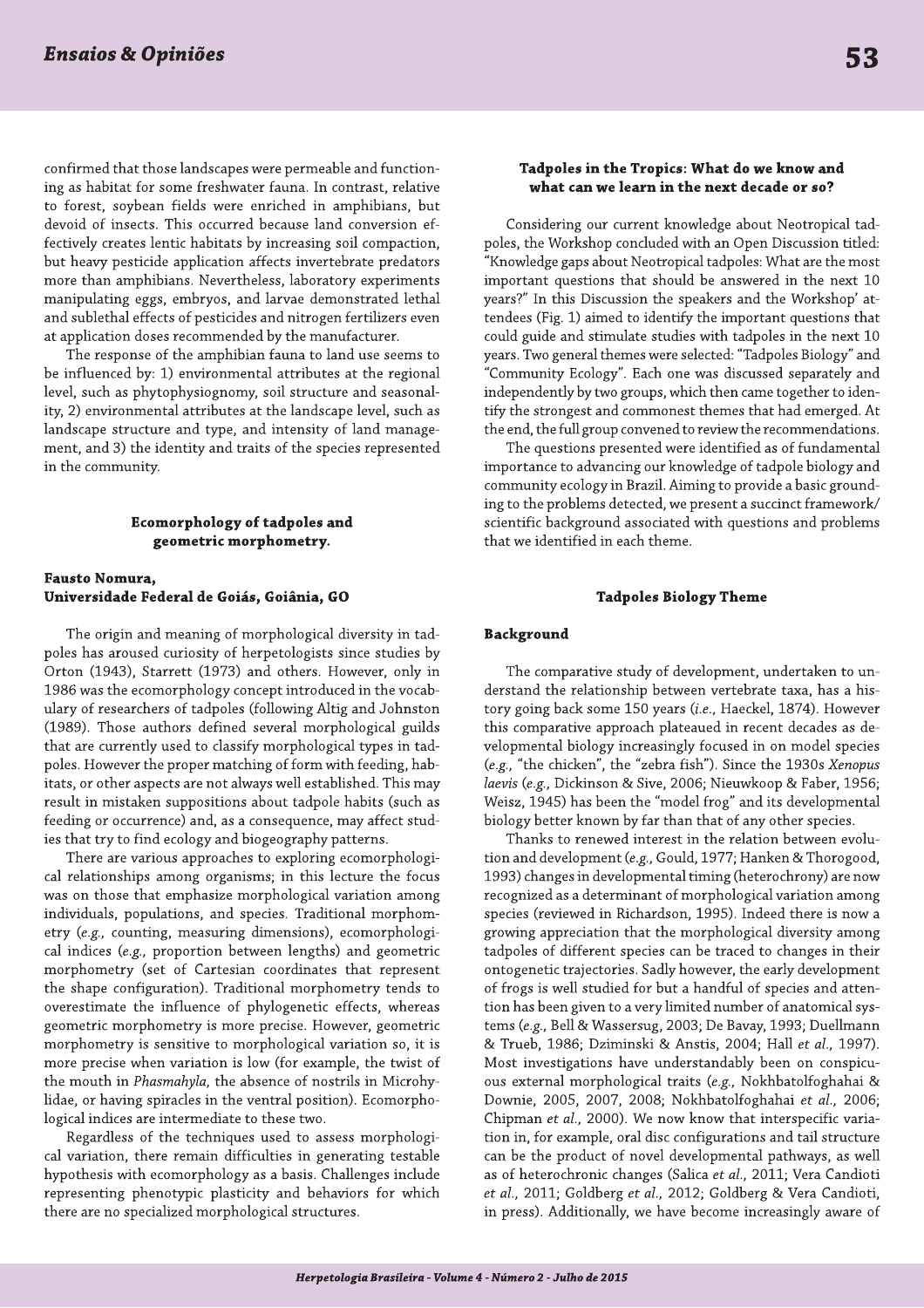an enormous amounts of anatomical complexity in internal structures, for instance, in the buccal cavity and chondrocrania of anuran larvae. This has expanded the list of anatomical features that can be used to distinguish tadpoles of different taxa, which, in turn, are amenable to developmental study.

The classic "character by character" approach to comparative studies in tadpole development ( $e.g.,$  "This species has a truncated development of the oral disc.") can now be extended into integrated studies that use a multivariate approach to reveal the developmental trajectory of overall shape of parts, if not all, of tadpoles. With this approach it is now possible to ask, for example, if there is concordant truncation in other larval features that match with changes in, say, the oral disc. One can similarly now quantify the relationship of changes in shape with changes in the size and age of tadpoles through their development (e.g., asking "Are truncated larvae also smaller or younger?").

Additional new and sophisticated techniques, such as 3D reconstructions and CTscan, are available to complement dissections (e.g., Haas et al., 2014). This contemporary evo-devo approach, and the new analytical tools for studying change in shape, can be applied not only to early anuran development, but also to metamorphosis. As such, it is increasingly possible to explore how the early ontogeny of larvae leads to, not just the features of mature tadpoles, but also the features of adult anurans (e.g., Fabrezi & Quinzio, 2008).

What stands out as an area in need of much greater attention is the link between the anatomical structure of anuran larvae and their function. Because of their small size and the speed at which tadpoles move, the behavior of most anuran larvae has been hard to document, not just in the field (where many are cryptically colored and hidden in vegetation), but even in the laboratory. However recently tools, such as high-speed videographic equipment, have become more than an order of magnitude cheaper than just a decade ago. This means that more researchers can afford such equipment. It is increasing feasible for biologists to capture and study the intricate actions of, for example, tadpole mouthparts that move too fast to be witnesses by the naked eye (Deban & Olson, 2002; Venesky et al., 2013).

Although tadpoles of different species are often categorized by ecomorphological type (McDiarmid & Altig, 1999), this classificatory scheme is not particularly refined and is based on rather limited ecological data, such as whether the tadpoles are found on the bottom or in the water column of a pond. Tadpoles of too many species fall into the same ecomorphological type. This gives us little understanding about how tadpole of different species partitioning the aquatic environment. More needs to be done to understand tadpole behavioral ecology in the field. For this to happen, we need to know more about the fundamental natural history of tadpoles. For example, we cannot continue to assume that where tadpoles are found in a



Attendees of the first "Tadpoles International Workshop", held in 16 and 17 March, 2015, at the UNESP, São José do Rio Preto, SP, Brazil.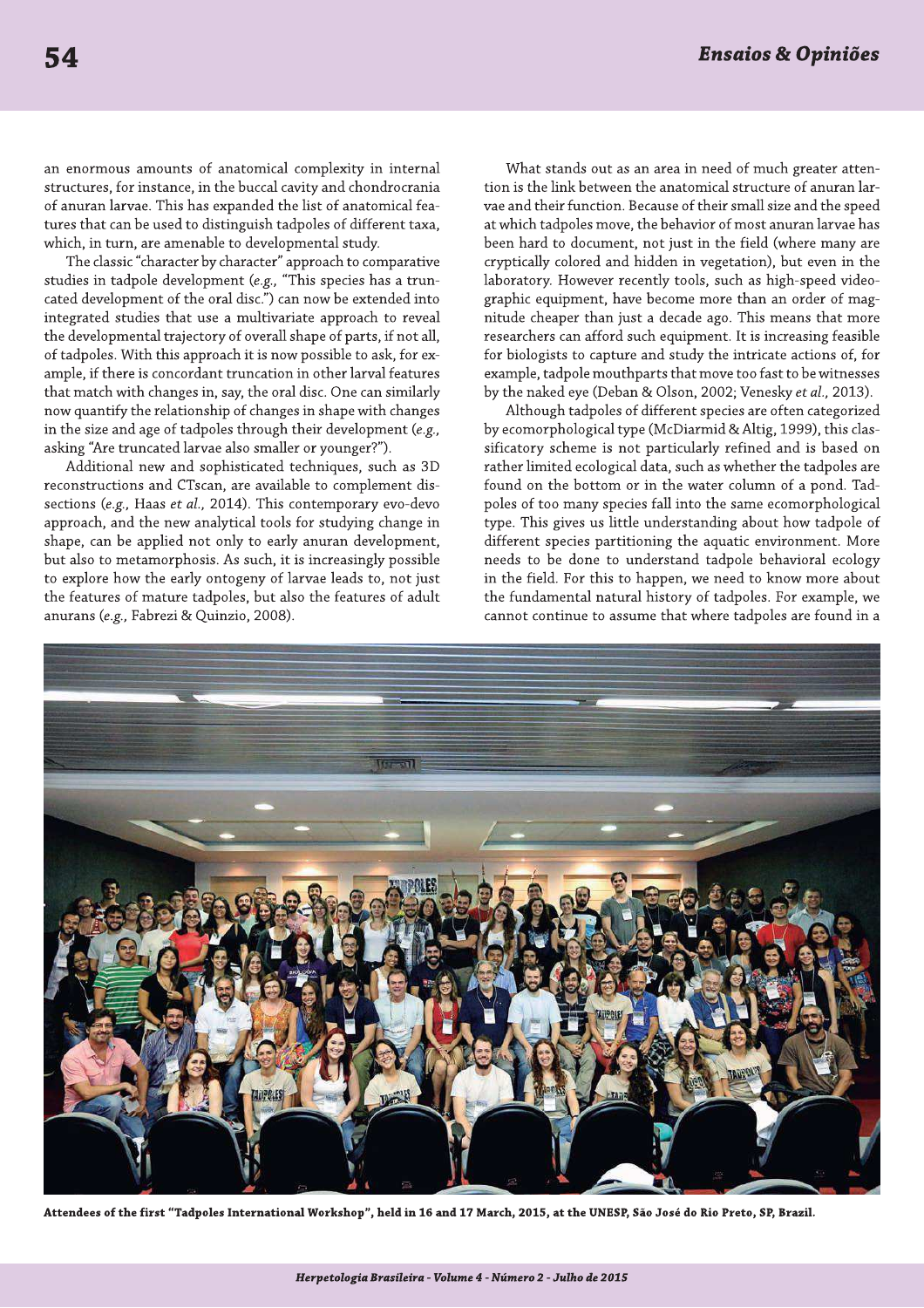pond is necessarily their optimal habitat. Rather predator pressure may have pushed them into marginal habitats and feeding activities and locations may vary across a daily cycle, as has been suggested by Warkentin (1992).

We have learned in recent years that many species exhibit phenotypic plasticity in the presence of stressors such as parasites, toxins, and predators. The larvae of some species can change their shape and/or color, as well as their behavior when exposed to environmental stressors (Relyea, 2001). This has led to the questions listed here about tadpole sensory physiology. What is clear is that not all species have the same sensitivity or responsiveness to various stressors. To sort this out and understand why some species are more sensitive and more plastic, we need far more comparative studies in tadpole sensory physiology, functional morphology, toxicology, and disease biology.

Brazil, with its luxurious diversity of pre and post metamorphic anurans, stands out as one of the best places on the planet for studying not just the diversity of anuran development about the diversity of their ecology in the context of the growing list of stressors that are threatening anurans globally.

# Problem 1: Lack of information about the developmental pathways that account for tadpole morphological diversity and the features of tadpoles that influence their functional performance.

- 1) How do developmental pathways explain/determine morphological diversity in tadpoles?
- 2) How does morphological diversity of tadpoles relate to their functional performance?
- 3) How can we improve taxonomic identification of larval stages, and how can we standardize and make descriptions complete?
- $4)$ Which ecomorphological systems are most subject to plasticity? What are the biological factors that account for why tadpoles of some species to be more plastic than others?

# Problem 2: Lack of knowledge on tadpole physiological performance and response to different stressors.

- 5) How does environmental change impact tadpole performance and through which physiological mechanisms?
- What is the synergistic interaction among different stress- $6)$ ors that affect tadpoles?
- 7) Why do species respond differently to stressful conditions and why are tadpoles of some species threatened whereas others are resistant?
- What are the sensory mechanisms used by tadpoles to de-8) tect and avoid stressors?

#### **Community Ecology Theme**

#### **Background**

Until around the late 1990s, studies in community ecology were based on the niche perspective as the only set of processes structuring communities, and this perspective was created and supported by the limiting similarity principle (e.g., MacArthur & Levins, 1967; Diamond, 1975). Two new perspectives expanded the scope and approaches in this area (see Cavender-Bares et al., 2009 and HilleRisLambers et al., 2012): progress in obtaining and providing phylogenetic data (e.g., Cadle & Greene, 1993; Webb et al., 2002) and the neutral theory of biodiversity (Hubbell, 2001). The niche theory (Hutchinson, 1957; MacArthur & Levins, 1967; Chase & Leibold, 2003) includes biotic and abiotic interactions such as competitive ability of species, predation and habitat variables effects acting as environmental filters (Keddy, 1992; Weiher & Keddy, 1995). While our comprehension of community assembly was restricted to the niche based processes, the results were contingent to organisms and/or specific environments (Lawton, 1999; Vellend, 2010). The inclusion of phylogenetic data, considering speciation, adaptation, extinction, and dispersion events, which together gave rise to the lineages represented in communities, introduced an evolutionary perspective to the structure communities (Cadle & Greene, 1997; Leibold et al., 2010). The neutral theory of biodiversity (Hubbel, 2001) expanded such studies beyond the local habitat, taking into consideration dispersion among habitats and stochastic events, which could be analyzed only on large spatial scales.

This progress was followed by the development of several new statistical tools (e.g., Leibold & Mikkelson, 2002; Webb et al., 2008; Presley et al, 2010; Maddison & Maddison, 2011; Pavoine et al., 2011; Ulrich, 2012; Ulrich et al., 2012; Rangel et al., 2010; Dallas, 2014). These tools, in turn, enabled researchers to apply new theories to empirical studies and evaluate the relative influence of historical, neutral, and niche-based processes at the center of community ecology (e.g., Cavender-Bares et al., 2009; Howeth & Leibold, 2010; HilleRisLambers et al., 2012). In addition to the strong theoretical nature, which illuminates rules for community assembly (Diamond, 1975; Chase & Leibold, 2003; Ulrich et al., 2010; Pavoine et al., 2011), this approach also provides fundamental information to management and conservation plans, guiding the focus of actions to local, landscape or macroecological scales.

However, even applying these frameworks, no pattern on the relative influence of niche-based, phylogenetic and neutral processes in community assembly has been detected and, at least for anurans, the results of studies are conflicting (e.g., Parris, 2004; Iop et al., 2013; Melo et al., 2014; Prado & Rossa-Feres, 2014; Provete et al., 2014; Almeida et al., 2015). Despite few studies about communities assembling had been developed in Brazil, the different results obtained can indicate a contingent association of determined set of processes with biomes or specific ecological systems (e.g., streams or ponds, preserved or modified areas, open fields or forests) or still can be a matter of spatial scale (Leibold et al., 2004; Swenson et al., 2007). On a restricted spatial scale, the main processes regulating species distributions are related to niche (Hutchinson, 1957) and neutral processes, mainly related to dispersion ability of species (Hubbel, 2001). However, with an increase in spatial scale, the influence of dispersion processes in structuring community is higher, once distance limits species dispersion (Hubbell, 2001; Ng et al., 2009; Astorga et al., 2012).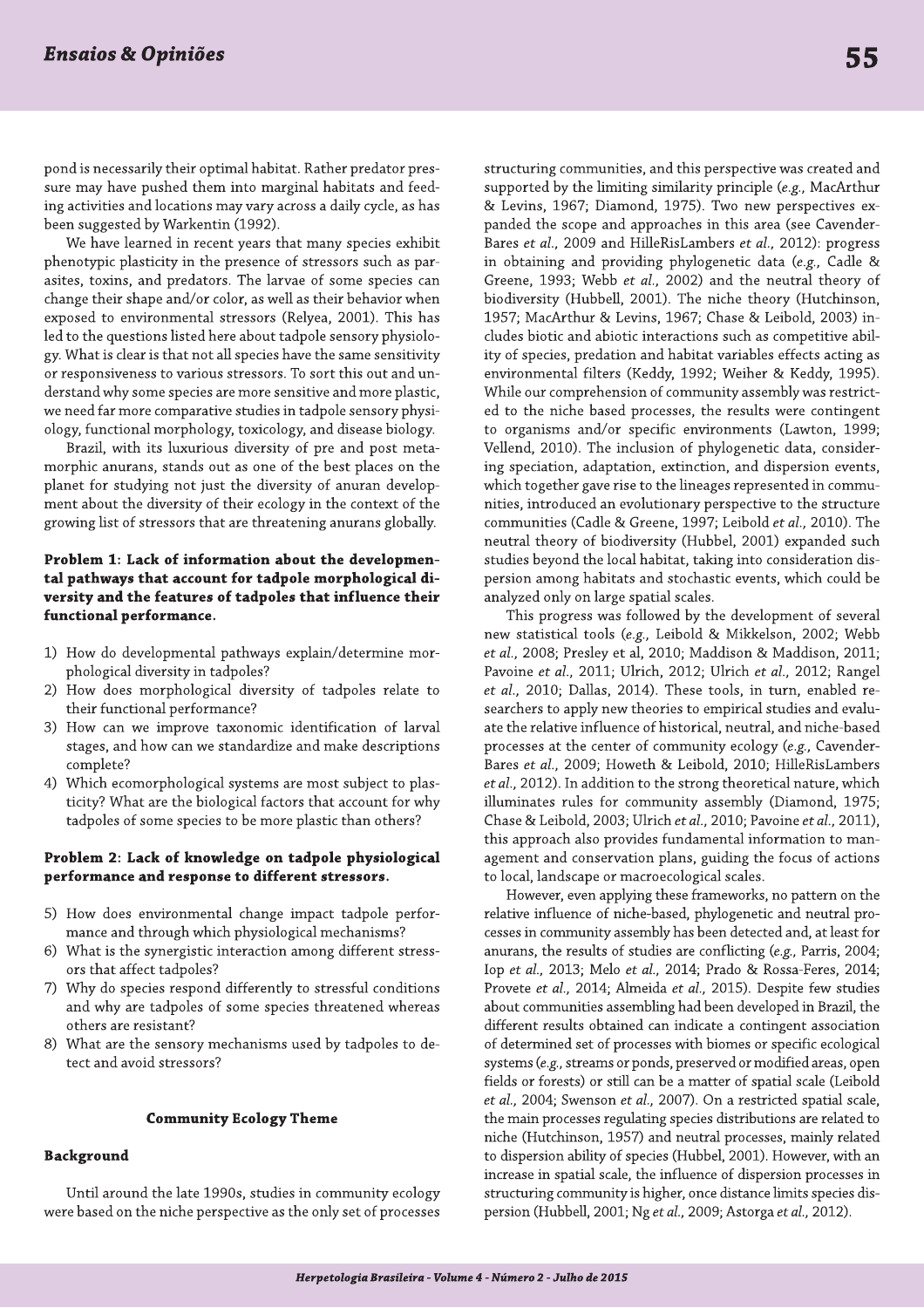As important as looking for patterns in processes that regulate communities, is the perception that, despite the growing complexity and refining of analytical frameworks, the interpretation of these results is strongly based on the biological knowledge of a researcher. Far from being a failure, this emphasizes the importance of decreasing the information gaps in natural history and biology of tropical anurans.

In fact, the scarcity of information on species natural history is a major caveat for understanding Neotropical anuran community ecology (as well as conservation studies) (Verdade et al., 2012; Toledo et al., 2014), especially in the larval stage. Data digitization has accelerated research progress and created opportunities through linking information on topics, such as geographical location, species conservation status, and genetic sequences (e.g., Hajibabaei et al., 2007; IUCN, 2015; Ellwood et al., 2015). Amphibian natural history information is widespread in the literature (e.g., Lima & Eterovick, 2003; Lima et al., 2014a, b) but a specific electronic database to organize, standardize, and compare natural history data is missing. As well as natural history data on larvae, data on spatial distribution of species is particularly important for predicting how likely species are to be affected by current threats (Hof et al.,  $2011$ ).

One of the main causes of death of animal populations is the emerging infectious diseases (Daszak et al., 2000). These diseases are a concern especially for species that have declining population, declining in habitat quality or availability, or small distribution range (Daszak et al., 2000). Particularly, these characteristics make the amphibians' populations more vulnerable to emerging diseases, once many species have small geographic distribution and are experiencing a reduction in both habitat quality and extension (Duellman & Trueb, 1986). As a result, the amphibians are considered as the more threatened vertebrate group, being a major concern for conservation efforts.

Clearly, this is not the result only of emerging infectious diseases, but a conjunction of many causes, including habitat loss and modification, which effects are difficult to isolate. Because amphibians, due to its biphasic life cycle, are exposed to land and aquatic stressors, the tadpoles are an important link to understand population declines and biodiversity loss. Without understanding how the threats interact with each other and with the amphibians life stages we are unable to generate a better ecological theories that could explain and predict patterns of species loss.

This complexity of causes that driven the global decline of amphibian populations is already recognize but few research programs are planned to investigate the amphibians threats in a multivariate approach, in general focusing in a single factor (Blaustein & Kiesecker, 2002). The univariate approach for studying causal factors of amphibian diversity threats provided little predictive insights (Blaustein & Kiesecker, 2002). In this context, species distribution models are useful to predict ecologically suitable areas for different species and for different purposes, as the establishment of invasive species (e.g., Franklin, 2010; Nori et al., 2011), and the effects of pathogens and of climate change on the distribution of species.

So, understand the spatial distribution of species is critical because its distribution is closely linked both to the distribution of appropriate habitats and to frog dispersion and migration abilities (Toledo et al., 2014), which vary between larval and adult stages (Eterovick et al., 2009). However, there are few studies determining the specific components of habitat (such as a specific microhabitat for the development of tadpole), which are recognized only at very small scales (Sinclair et al., 2010). Similarly, studies on genetic structure of Neotropical anuran populations are still incipient (e.g., Eterovick et al., 2009; Nascimento, 2013), as well as the understanding of the roles of both adults and tadpoles in gene flow (Eterovick et al., 2009). This precludes the comprehension of the effects of different human activities on frog populations via interference on migration patterns.

Finally, a topic that has been fascinating ecologists and evolutionary biologists for decades is the phenotypic plasticity of tadpoles (see Tadpoles Biology Theme Section; Via et al., 1995). For tadpole biologists, the study of phenotypic plasticity gained traction with Wilbur & Collins' (1973) seminal paper on factors that influence larval amphibian growth, development, and ultimately their metamorphosis. Since then, plasticity in tadpole phenotypes is well documented and can occur in response to a variety of environmental conditions, including pond hydroperiod (Denver et al., 1998), competitors (Relyea, 2002a), predation (Relyea, 2002b), parasites (Venesky et al., 2013a), and in food availability (de Sousa et al., 2014). Thus, the plasticity in these, and other, traits among tadpoles begs the questions: Do tadpoles fit neatly into eco-morphological guilds (Altig & Johnson, 1989) and do tadpoles exhibit more flexibility to thrive in various environmental conditions that what we currently understand?

In South America, particularly in Brazil, tadpoles exhibit tremendous diversity in their morphology as well as the habitats in which they develop, which include ponds, swamps and streams in open or forested areas. Within such habitats, tadpoles can occupy different positions along the water column, they can also thrive in water accumulated in epiphytes (e.g., Phyllodytes luteolus, Eterovick, 1999), buried in stream sandy bottoms (e.g., Vitreorana uranoscopa, Heyer, 1985), live in tree trunk phytotelmata (e.g., Osteocephalus oophagus, Schiesari et al., 1996), or even develop in the thin water film flowing over rocks by streams, such as the semiterrestrial tadpoles of the genus Thoropa (Bokermann, 1965). Yet, we have few comparative studies on the degree of plasticity that exists among South American tadpoles, how that influences their selection of a habitat (or micro-habitat), and the consequences of developing in a "sub-optimal" habitat.

Understanding these and other questions related to tadpole phenotypic plasticity and habitat preference will first require an understanding of the function of the diverse phenotypes within and between species. After we have a better understanding of a particular tadpole phenotype, manipulative experiments will be useful in understanding the extent to which these phenotypes change in particular environments. Eventually researchers will need to measure the fitness consequences of plastic traits as they correlate to the heterogeneous environments in which tadpoles develop.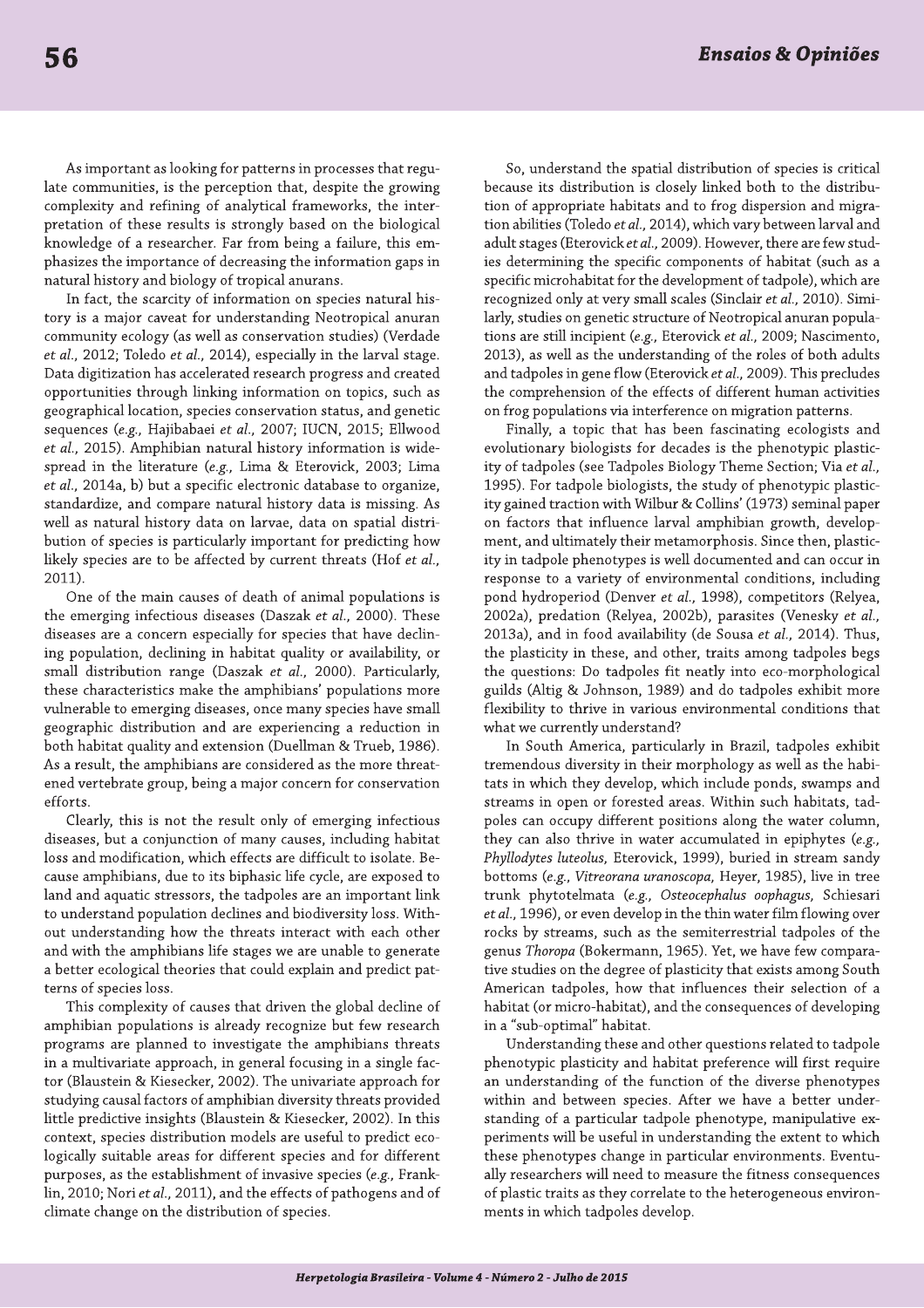This framework is now being applied to the study of tadpole feeding. In the first series of experiments on tadpole feeding, Venesky et al. (2013b) used a standardized approach to describe the diversity of oral kinematics in six hylid tadpoles that varied in their feeding structures and also in their feeding guilds. Building upon these initial findings, this research group manipulated the position of the food within the water column (de Sousa et al., 2014) and also the temperature at which tadpoles were studied (de Sousa et al., 2015) to understand the plasticity in the feeding kinematics. The fact that tadpoles have flexibility in their feeding coupled with the fact that they also perform better in certain environments (de Sousa et al., 2014; de Sousa et al., 2015) suggests that they should have higher fitness Blaustein in some environments than others. Research that explicitly tests these hypotheses is needed to fully understand the relationship between tadpole phenotypic plasticity and habitat choice.

Problem 1: Lack of information on (1) the natural history of anurans - especially in the larval stage - and (2) the best ways to maintain tadpoles in captivity, need to hamper the development of standardized protocols for tadpole research.

- 1) What is the best way to make natural history data more accessible?
- $2)$ Can we create a national/international natural history database linked to museum specimens that included data on breeding period, number of eggs, time to metamorphosis, trophic relationships, dispersion abilities etc.?
- 3) What is the dispersal ability of Neotropical frogs? [Although dispersal occurs mainly in the post-metamorphic stage, such information is fundamental to understand processes that shape tadpole assemblages and the conservation of species.]

# Problem 2: Conflicts in ecological data for tadpoles in South America and lack of information on the drivers of habitat choice.

- 4) There appear to be different community assembly drivers in different locations and biogeographical regions. Are there any general rules that apply at all scales?
- 5) Is it possible to connect behavior and morphology? When it comes to behavior, what really matters: species or functional groups?
- 6) Why do amphibians choose the habitat in which they occur? What determines the preference for habitats?
- What are the consequences for anurans of choosing a sub- $7)$ optimal habitat for their larvae?

# Possible pathways to answer the questions listed above

The set of questions raised during the Open Discussion indicates the need for developing:

- 1. A database about natural history, associated with a verification and validation of such information, available to the scientific community (i.e., following an open access philosophy). We suggest an online dataset where researchers are allowed to insert information including video clips (published or personal data) expanding upon the AmphibianWeb and Encyclopedia of Life models. In this case, though, the website would be focused on natural history information, that should be gathered, standardized and validated by a team before open posting.
- 2. A program in data acquisition to identify community assembly rules along many spatial scales. The focus would be on standardizing collection protocols and experimental designs to look at assembly rules in different biomes so that meaningful comparisons can be made between tadpole communities.
- 3. More controlled experimental research on the biological interactions among tropical species, employing standardized protocols for maintenance tadpoles of different families in captivity, to test predictions, since much of the theory on that subject is based solely on data from temperate systems.

This is clearly not a complete list of research programs that can be done with tadpoles in Brazil in the next decade. But collectively the attendees at the Workshop felt that substantive progress could be made in all of these areas within ten years. We recognize that the questions we are asking here are broadbased and we can't realistically expect them to be answered for anurans in Brazil in just a decade. However, they are clearly focal questions where, if attention is directed, substantial advances could easily be made within the next ten years.

Research in these areas could do much to help us understand and preserve Brazil's anurans. But with limited funds for amphibian research, individuals and teams will need to collaborator to address these complex and comprehensive topics. The Tadpoles International Workshop was a step toward integrating tadpole research in Brazil to address these important areas for future research.

# **ACKNOWLEDGMENTS**

The Tadpoles International Workshop (TIW) was funded by the National Council for Scientific and Technological Development (CNPq: 466169/2014-0). The results presented in TIW were obtained in research funded by several funding agencies: SISBIOTA Program (FAPESP: 2010/52321-7 and CNPq: 563075/2010-4 to DCRF, FN, FJ, LCS, MM and MVG), FAPESP (Grants 2013/50741-7, 2011/51724-3, 2008/57939-9, respectively to CFBH, DCRF and LCS), Post graduate Program in Zoology at UEFS (FAJ), CONICET-Fundación Miguel Lillo and PICT/2011-1524 (MFVC), Research Program in Biodiversity-PPBio/MCT/CNPq and Fapeam (MM), and Natural Science and Research Council of Canada - NSERC (RJW and MDV). DCRF thanks Lilian OS Melo, Mainara X. Jordani, Rodolfo M. Pellinson and Fabiane St. Annibale for help with literature and text revision. The following researchers are fellows of CNPq Research Fellowship: CFBH, DCRF, PCE, FAJ and MM.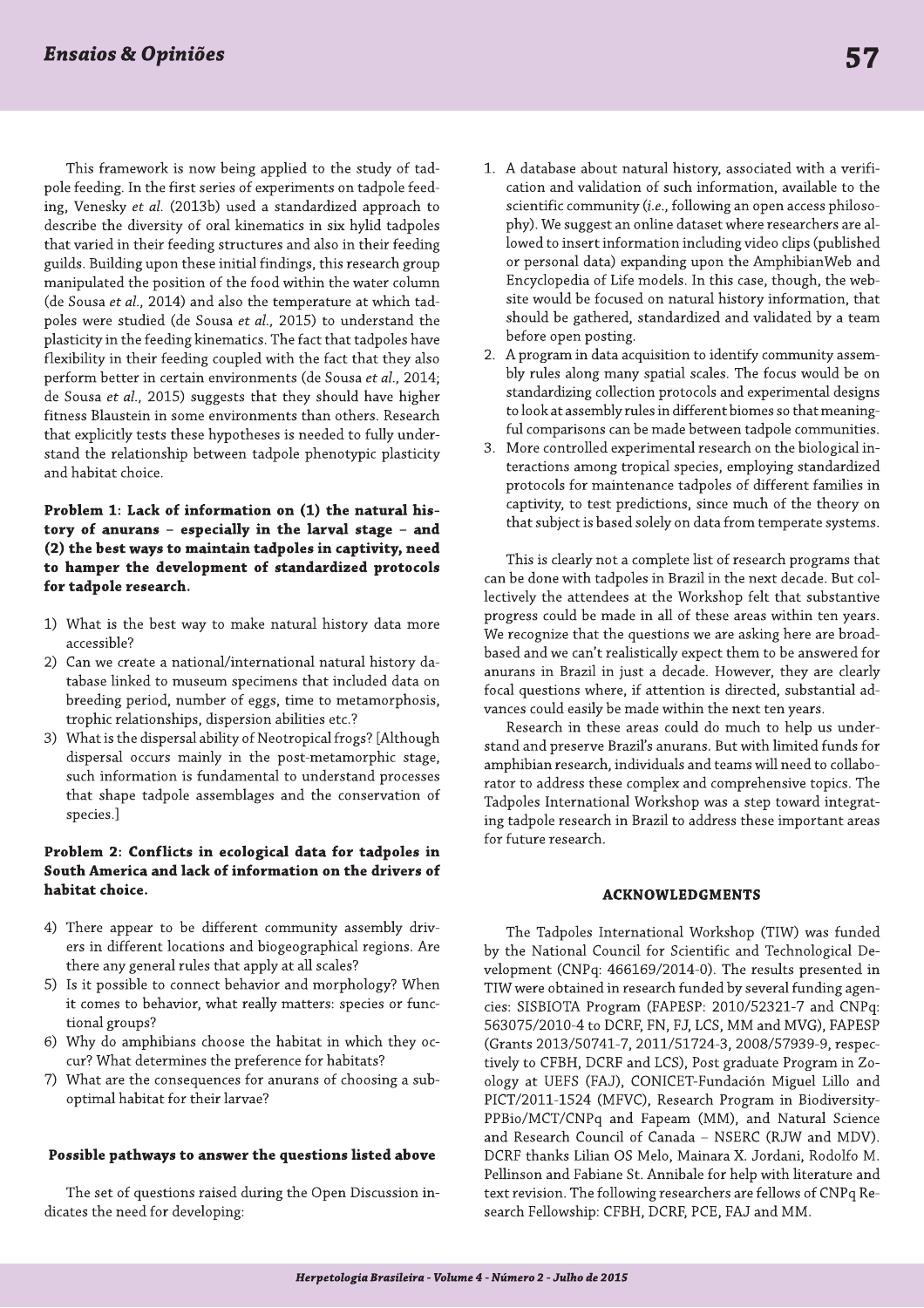#### **REFERENCES**

- Almeida, A. P., D. J. Rodrigues, M. V. Garey and M. Menin. 2015. Tadpole richness in riparian areas is determined by niche-based and neutral processes. Hydrobiologia, 745: 123-135.
- Altig, R. and G. F. Johnson. 1989. Guilds of anuran larvae: relationships among developmental modes, morphologies, and habitats. Herpetological Monographs, 3: 81-109.
- Andrade, G. V., P. C. Eterovick, D. C. Rossa-Feres and Schiesari, L. 2007. Estudos sobre girinos no Brasil: histórico, conhecimento atual e perspectivas; pp. 123-145. In: L. B. Nascimento, e M. E. Oliveira (Eds.), Herpetologia no Brasil II. Sociedade Brasileira de Herpetologia, Belo Horizonte.
- Astorga, A., J. Oksanen, M. Luoto, J. Soininen, R. Virtanen and T. Muotka. 2012. Distance decay of similarity in freshwater communities: do macro-and microorganisms follow the same rules? Global Ecology and Biogeography, 21(3): 365-375.
- Blaustein, A. R., M. Kiesecker. 2002. Complexity in conservation: Lessons from the global decline of amphibian population. Ecology Letters, 5: 597-608
- Bokermann, W. C. A. 1965. Notas sobre as espécies de Thoropa (Fitzinger, Amphibia, Leptodactylidae). Anais da academia Brasileira de Ciências, 37(3/4): 525-537.
- Cadle, J. E. and Greene, H. W. 1993. Phylogenetic patterns, biogeography and the ecological structure of neotropical snake assemblage; pp. 281-293. In: R. E. Ricklefs, e D. Schluter (Eds.), Species diversity in ecological communities: historical and geographical perspectives. University of Chicago Press, Chicago.
- Cavender-Bares, J., K. H. Kozak, P. V. A. Fine and S. W. Kembel. 2009. The merging of community ecology and phylogenetic biology. Ecology Letters, 12: 693-715.
- Chase, J. M. and M. A. Leibold. 2003. Ecological niches: linking classical and contemporary approaches. University of Chicago Press, Chicago, 212p.
- Dallas, T. 2014. Metacom: An R package for the analysis of metacommunity structure. Ecography, 37: 402-405.
- Daszak, P., A. A. Cunningham and A. D. Hyatt. 2000. Emerging infectious diseases of wildlife - threats to biodiversity and human health. Science, 287: 443-449.
- de Sousa, V. T. T., F. Nomura, M. D. Venesky, D. C. Rossa-Feres, T. L. Pezzuti, G. V. Andrade and R. J. Wassersug. 2014. Flexible feeding kinematics of a tropical carnivorous anuran tadpole. Journal of Zoology, 293: 204-210.
- de Sousa, V. T. T., F. Nomura, D. C. Rossa-Feres, G. V. Andrade, T. L. Pezzuti, R. J. Wassersug and M. D. Venesky. 2015. Differential effects of temperature on the feeding kinematics of the tadpoles of two sympatric anuran species. Journal of Experimental Zoology Part A: Ecological Genetics and Physiology, early view. doi: 10.1002/jez.1941.
- Denver, R. J., N. Mirhadi and M. Phillips, M. 1998. Adaptive plasticity in amphibian metamorphosis: response of Scaphiophus hammondii tadpoles to habitat desiccation. Ecology, 79: 1859-1872.
- Diamond, J. M. 1975. Assembly of species communities; pp. 342-444. In: M. L. Cody, e J. M. Diamond (Eds.). Ecology and evolution of communities, Harvard University Press, Cambridge.
- Ellwood, E. R., B. A. Dunckel, P. Flemons, R. Guralnick, G. Nelson, G. Newman, S. Newman, D. Paul, G. Riccardi, N. Rios, K. C. Seltmann and A. R. Mast. 2015. Accelerating the digitization of biodiversity research specimens through online public participation. BioScience, 65: 383-396.
- Eterovick, P. C. 1999. Use and sharing of calling and retreat sites by Phylodytes luteolus in a modified enrironment. Journal of Herpetology, 33: 17-22.
- Eterovick, P. C., G. M. Yazbeck, J. A. Dergam and E. Kalapothakis. 2009. Small scale population structure in the treefrog Bokermannohyla saxicola (Bokermann, 1964) (Anura, Hylidae). South America Journal of Herpetology, 4: 235-244.
- Franklin, J. 2010. Moving beyond static species distribution models in support of conservation biogeography. Diversity and Distribution, 6: 321-330.
- Frost, D. R., T. Grant, J. Faivovich, C. F. B. Haddad, R. H. Bain, A. Haas, R. O. de Sá, A. Channing, M. Wilkinson and W. C. Wheeler. 2006. The Amphibian tree of life. Bulletin of the American Museum of Natural History, 297: 1-370.
- Haas, A. 2003. Phylogeny of frogs as inferred from primarily larval characters (Amphibia: Anura). Cladistics, 19: 23-89.
- Hajibabaei, M., G. C. A. Singer, P. D. N. Hebert and D. A. Hickey. 2007. DNA barcoding: how it complements taxonomy, molecular phylogenetics and population genetics. Trends in Genetics, 23: 167-172.
- Heyer, W. R. 1985. Taxonomic and natural history notes on frogs of the genus Centrolenella (Amphibia: Centrolenidae) from southeastern Brasil and adjacent Argentina. Papéis Avulsos de Zoologia, 36: 1-21.
- HilleRisLambers, J., P. B. Adler, W. S. Harpole, J. M. Levine and M. M. Mayfield. 2012. Rethinking community assembly through the lens of coexistence theory. Annual Review of Ecology, Evolution, and Systematics, 43: 227-248.
- Hof, C., M. B. Araújo, W. Jetz and C. Rahbek, C. 2011. Additive threats from pathogens, climate and land-use change for global amphibian diversity. Nature, 480: 516-521.
- Howeth, J. G. and M. A. Leibold. 2010. Species dispersal rates alter diversity and ecosystem stabillity in pond metacommunities. Ecology, 91: 2727-2741.
- Hubbell, S. P. 2001. The unified neutral theory of biodiversity and biogeography. Princeton University, Princeton, 448 pp.
- Hutchinson, G. E. 1957. The multivariate niche. Cold Spring Harbor Symp. Quantitative Biology, 22: 415-421.
- Iop, S., V. M. Caldart, T. G. Dos Santos and S. Z. Cechin. 2012. What is the role of heterogeneity and spatial autocorrelation of ponds in the organization of frog communities in southern Brazil. Zoological Studies, 51: 1094-1104.
- IUCN. 2015. The IUCN Red List of Threatened Species. Version 2015.1. < www. iucnredlist.org>. Downloaded on 01 June 2015.
- Keddy, P. A. 1992. Assembly and response rules: two goals for predictive community ecology. Journal of Vegetation Science, 3: 157-164.
- Lawton, J. H. 1999. Are there general laws in ecology? Oikos, 84: 177-192.
- Leibold, M. and G. Mikkelson, G. 2002. Coherence, species turnover, and boundary clumping: elements of meta-community structure. Oikos, 97: 237-250
- Leibold, M. A., M. Holyoak, N. Mouquet, P. Amarasekare, J. M. Chase, M. F. Hoopes, R. D. Holt, J. B. Shurin, R. Law, D. Tilman, M. Loreu and A. Gonzalez. 2004. The metacommunity concept: a framework for multi-scale community ecology. Ecology Letters, 7: 601-613.
- Leibold, M., E. Economo and P. Peres-Neto. 2010. Metacommunity phylogenetics: separating the roles of environmental filters and historical biogeography. Ecology Letters, 13: 1290-1299.
- Lima, N. G. S. and P. C. Eterovick. 2013. Natural history of Ameerega flavopicta (Dendrobatidae) on an island formed by the Três Marias hydroelectric reservoir in southeastern Brazil. Journal of Herpetology, 47: 480-488.
- Lima, N. G. S., A. S. B. Gontijo and P. C. Eterovick. 2014a. Breeding behaviour of Bokermannohyla nanuzae (Anura: Hylidae) at an Atlantic Forest site in southeastern Brazil. Journal of Natural History, 48: 1439-1452.
- Lima, R. C. L., J. E. M. Dias, N. G. S. Lima, P. F. Torres and P. C. Eterovick. 2014b. Escape response of tadpoles of two species of Bokermannohyla (Anura, Hylidae) to simulated threat. Journal of Herpetology, doi: 10.1670/12-225.
- MacArthur, R. H. and R. Levins. 1967. Limiting similarity convergence and divergence of coexisting species. American Naturalist, 101: 377-385.
- Maddison, W. and D. Maddison. 2011. Mesquite: a modular system for evolutionary analysis, version 2.5. 2007. Disponível em: http://mesquiteproject.org/mesquite/download
- McDiarmid, R. W. and R. Altig. 1999. Introduction: the tadpole arena. 1-6 pp. In: R. W. McDiarmid, e R. Altig (Eds.). Tadpoles: the biology of anuran larvae. The University of Chicago Press, Chicago.
- Melo, M., F. Fava, F., H. A. Pinto and F. Nomura. 2014. Are assemblages of aquatic-breeding anurans (Amphibia) niche structured or neutral? Biotropica, 46: 608-614.
- Mouquet, N., V. Devictor, C. N. Meynard, F. Munoz, L. F. Bersier, J. Chave, P. Couteron, A. Dalecky, C. Fontaine, D. Gravel, O. J. Hardy, F. Jabot, S. Lavergne, M. Leibold, D. Mouillot, T. Munkemuller, S. Pavoine, A. Prinzing, A. S. L. Rodrigues, R. P. Rohr, E. Thebault and W. Thuiller. 2012. Ecophylogenetics: advances and perspectives. Biological Reviews, 87: 769-785.
- Nascimento, A. C. A. 2013. Filogeografia de Bokermannohyla saxicola (Bokermann, 1964), anuro endêmico da Cadeia do Espinhaço. Dissertação de Mestrado, Universidade Federal de Minas Gerais, Belo Horizonte, Brazil.
- Ng, I. S. Y., C. M. Carr and K. Cottenie. 2009. Hierarchical zooplankton metacommunities: Distinguishing between high and limiting dispersal mechanisms. Hydrobiologia, 619: 133-143.